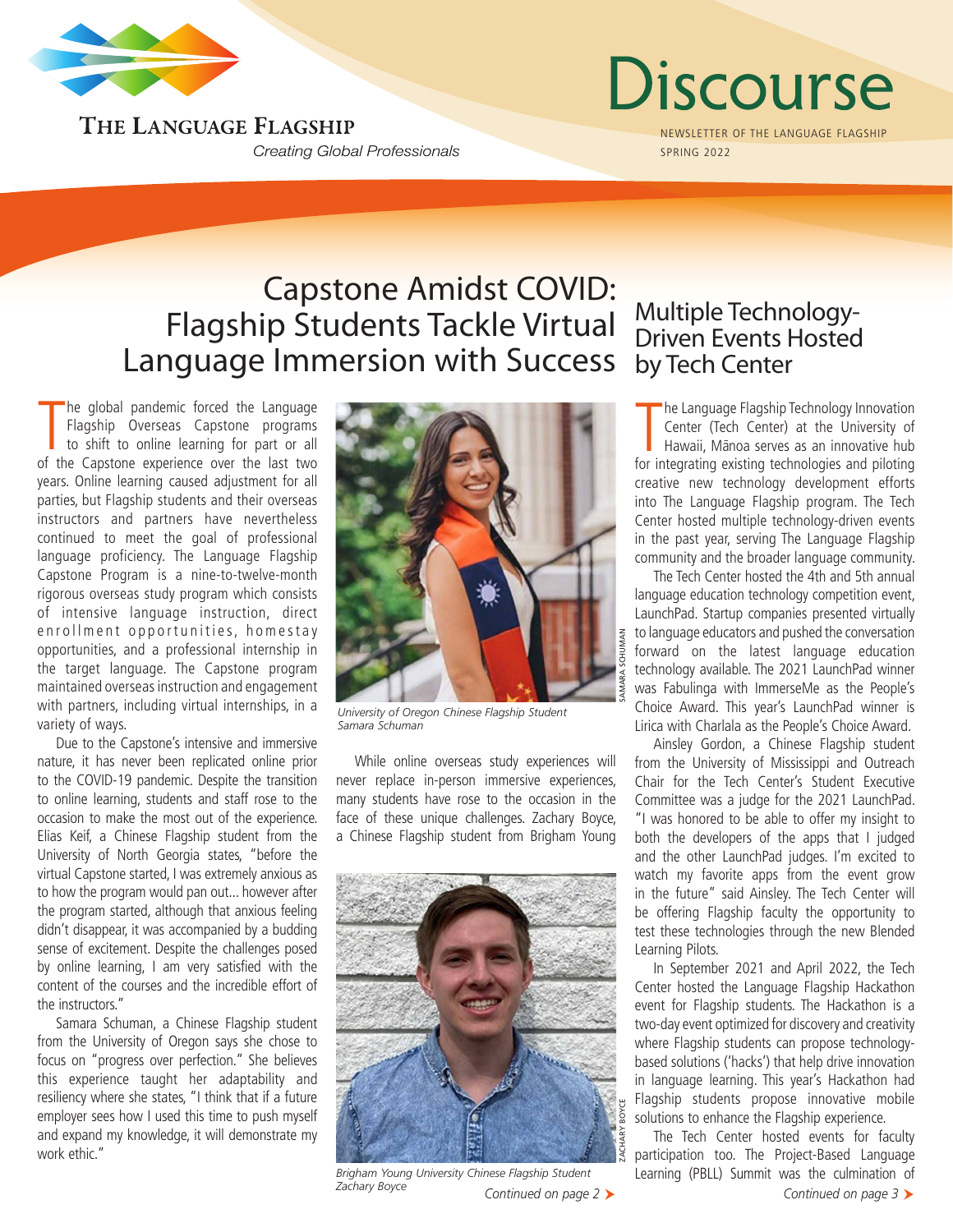## Capstone Amidst COVID ... *(from page 1)* Word from

University conducted his virtual internship with a neuroscientist at National Yang-Ming Chiao-Tung University in Taipei, Taiwan where he analyzed fMRI data from cognitive responses to short humor video clips in order to understand the neural basis of humor and the role of language in cultural differences to humor. Zachary was able to develop new research techniques and develop technical language acquisition from experts in the field by absorbing current vocabulary and conventions of neuroscience in Chinese.

While some students completed their entire Capstone program virtually, in recent years there have been a few students that have had the opportunity to complete half of their program online and half in person. Natalia San Antonio of Bryn Mawr College said "While the curriculum is pretty much the same, I feel a big difference between my experience virtually and overseas. While I enjoyed the program at home, it was very difficult to fully immerse myself in Russian because I was not in a place that allowed me to speak Russian 24/7. Now that I am in Bishkek and living with a host family, I can sense myself improving much more rapidly than last semester just by interacting with people in Russian. As well, everything feels much more rewarding now that we are able to study abroad, and all be together in one place."



*Bryn Mawr College Russian Flagship Student Natalia San Antonio*

Griffin McGuire, a Russian Flagship student from UNC Chapel Hill discussed his daily life for the first few months of his program in Bishkek after completing the virtual half of the program and starting his in-person study. Griffin began his day eating breakfast with his host family and taking a taxi to get to class. He normally had four to five classes a day and would spend time after class with other students to study. In the evening he would go out and visit cafes or spend time with his host family.

In addition to developing advanced proficiency, cross-cultural experiences enable students to develop key strengths necessary for entry into a global workforce. Understanding and adapting to new cultures, learning a new language, and thriving in novel circumstances is the backbone of overseas study. While traveling overseas was not possible for most of the pandemic, re-committing to a virtual Capstone experience has still prepared students to acquire competitive skills and competencies in preparation for their future careers.

Although most Language Flagship students agree that the program is intensive, they also agree that it is an invaluable experience worth repeating. Kamilah Dreux, a Korean Flagship student from the University of Hawaii, Mānoa said "even though, I am always ready to go to Korea at anytime when this is over, I value the fact that even though I wasn't there this year my teachers and my study habits made me really feel like I was...the main thing I took away from this experience is that I would never want to give up learning Korean. I've learned that about myself through this experience and I've also learned that I am willing to put in the work if I need to."

The Capstone Year presents a unique challenge for every student, and while the COVID-19 pandemic was an unexpected part of the experience, the hard road leads to meaningful destinations.



*University of Hawaii Korean Flagship Student Kamilah Dreux*

## Flagship

Dr. Sam Eisen Director The Language Flagship



SAM EISEN

**A** fter lengthy delays, our Language Flagship<br>
students will be able to resume overseas<br>
language immersion this summer in all<br>
the eligible Elagship Janguages: Arabic Chinese students will be able to resume overseas the eligible Flagship languages: Arabic, Chinese, Korean, Portuguese and Russian, and indications are positive for our Regional Flagship Language Initiatives in the fall semester in Advanced French (Senegal), Hindi, Indonesian, Swahili, Turkish and Urdu. The numbers of qualifying Chinese and Russian Flagship Overseas Capstone students for the fall semester are at an all-time high, as the need for professional skills in Chinese and Russian has never been greater.

The dedication and resilience of the Flagship students who have persisted and succeeded in intensive online language immersion deserves recognition. This cohort, along with the devoted overseas instructors and partners who continued to work with our programs in the online environment, has shown that it is possible to achieve impressive language gains in virtual immersion, to participate in meaningful virtual internships, and to qualify for Flagship certification at the end. However, as Dr. Dan Davidson documents in this issue, the virtual environment is not fully capable of transmitting crucial cultural and sociolinguistic elements that are important for full integration into an overseas environment. Our Flagship experience has shown both how much it is possible to achieve through online learning, and how much is missed by not having the in-person overseas experience.

Our task now is to restore our full capacity in overseas language immersion and reaffirm and strengthen our productive partnerships with overseas educators and institutions. At the same time, we should examine our recent experiences with virtual learning to find ways to expand the possibilities for language and cultural engagement throughout the Flagship curriculum, and to use the online resources available in creative ways to maximize language learning both in the US and overseas. Our appreciation also goes to the University of Hawaii, Mānoa Language Flagship Technology Innovation Center for both providing advice and training on online teaching and learning, and also for working with our students to unleash their creativity for fresh and practical approaches to language learning and connections across our programs.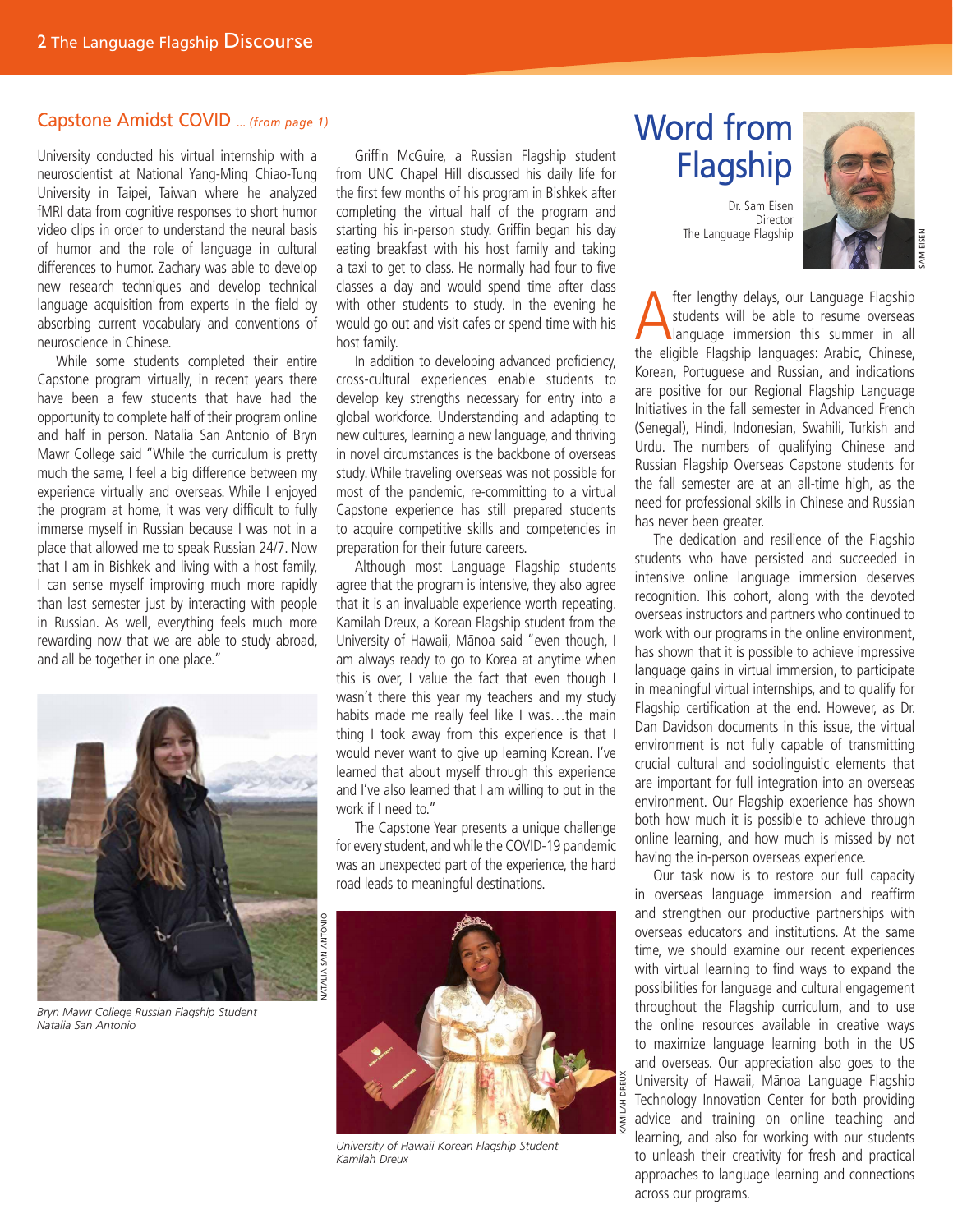#### Tech Center... *(from page 1)*

a joint Flagship and Defense Language Institute Foreign Language Center (DLIFLC) teacher training experience in applying PBLL concepts to project designs. The languages represented in the multipart learning experience were Arabic, Chinese, Portuguese, Korean, Russian, and Spanish.

In coordination with Portuguese Language Flagship faculty from the University of Georgia, Ana Paula de Araujo Lopez and Carolina Vianini of the Overseas Portuguese Flagship program designed a project that challenged learners of Portuguese in the US and learners of English in Brazil to collaborate on a resource for young adults in Brazil and the US to build literacy skills and increase awareness of important social movement figures, preparing readers for global citizenship. At the PBLL Summit, Ms. Lopez presented The ABCs of Social Justice, a bilingual e-book created by Portuguese Flagship students and Brazilian students with the goal of fostering literacy and critical thinking skills to engage young adults who speak English and/or Portuguese. This was one of many innovative projects stemming from the PBLL teacher training experience.

## Op-ed: Capstone Learning Outcomes in the Virtual and Overseas Contexts

Dr. Dan E. Davidson, Founding President of American Councils for International Education

To better understand the outcomes of recent virtual overseas langue Councils analyzed the differential effects of in-person versus virtu proficiency outcomes (across skills) of participants in the Arabic, Chapter programs 'o better understand the outcomes of recent virtual overseas language programming, American Councils analyzed the differential effects of in-person versus virtual training on the measured proficiency outcomes (across skills) of participants in the Arabic, Chinese and Russian Capstone

Given the relatively small size of the virtual cohort, parallel analyses were also conducted of data from two other federally sponsored overseas programs: NSLI-Y and CLS. NSLI-Y accepts early-stage learners of the critical languages, CLS accepts mainly intermediate-level learners, while Flagship Capstone accepts advanced-level learners. For the duration of the COVID pandemic all three programs shifted from in-person to virtual instruction, cooperating closely with their established overseas partner faculties in adapting core curricula, group instruction and tutorials to the virtual environment and organizing "virtual" homestays, internships and cultural programming for US participants.

Comparison of the speaking proficiency outcomes by language and training levels of in-person cohorts (N = 1767) and virtual cohorts (N = 471) revealed a relatively consistent gap in mean gain levels across languages, with participants in the virtual groups attaining on average one proficiency sub-level lower in speaking gains than the corresponding face-to-face students. Comparisons of reading and writing outcomes, however, showed smaller differences.



### Russian Flagship Programs Begin Collaborative Recruitment and Outreach

In recent years as the number of institutions hosting Russian Flagship programs grew, so too did the need to more recruitment of new students. In 2020, representatives from all eight Russian Flagship Programs as well as American Councils and IIE collaborated to create a working group for collaborative recruitment and outreach, which is currently co-chaired by Meredith Doubleday and Sofia Ivanova of the UNC-Chapel Hill and University of Georgia Russian Flagship Programs.

"The overarching goals of this group were to create a strategic multi-year recruitment and outreach plan and to promote inclusion, diversity, equity, and access in recruitment, outreach, and program operation" says Ivanova. Other goals include positioning Russian as a trans-national language and promoting more of the Russian-speaking world as opposed to just Russian in Russia, increasing the visibility of underrepresented groups within outreach and recruitment content and materials, and supporting the development and education of ROTC unit commanders in their role as Flagship advocates.

"The group has collaborated on two large-scale events each year" Ivanova says, "a virtual open house for recruitment of prospective students in fall and a virtual alumni panel for retention of current program students in spring. Longer-term collaborative initiatives include small-group projects to create additional repositories of promotional and outreach materials and compile best practices information for use by any program." The two Open House events the group has held have been virtual to facilitate national participation by both panelists and audience, with recordings of the events available on the Language Flagship website.

Meredith Doubleday, co-chair of the group and assistant director of the newest Russian Flagship Program has said that "the programming initiated and coordinated by this committee has greatly supported our own recruitment and retention efforts both at the secondary and post-secondary levels. The support of these colleagues has been invaluable as we launched our program at UNC amidst the COVID 19 pandemic."